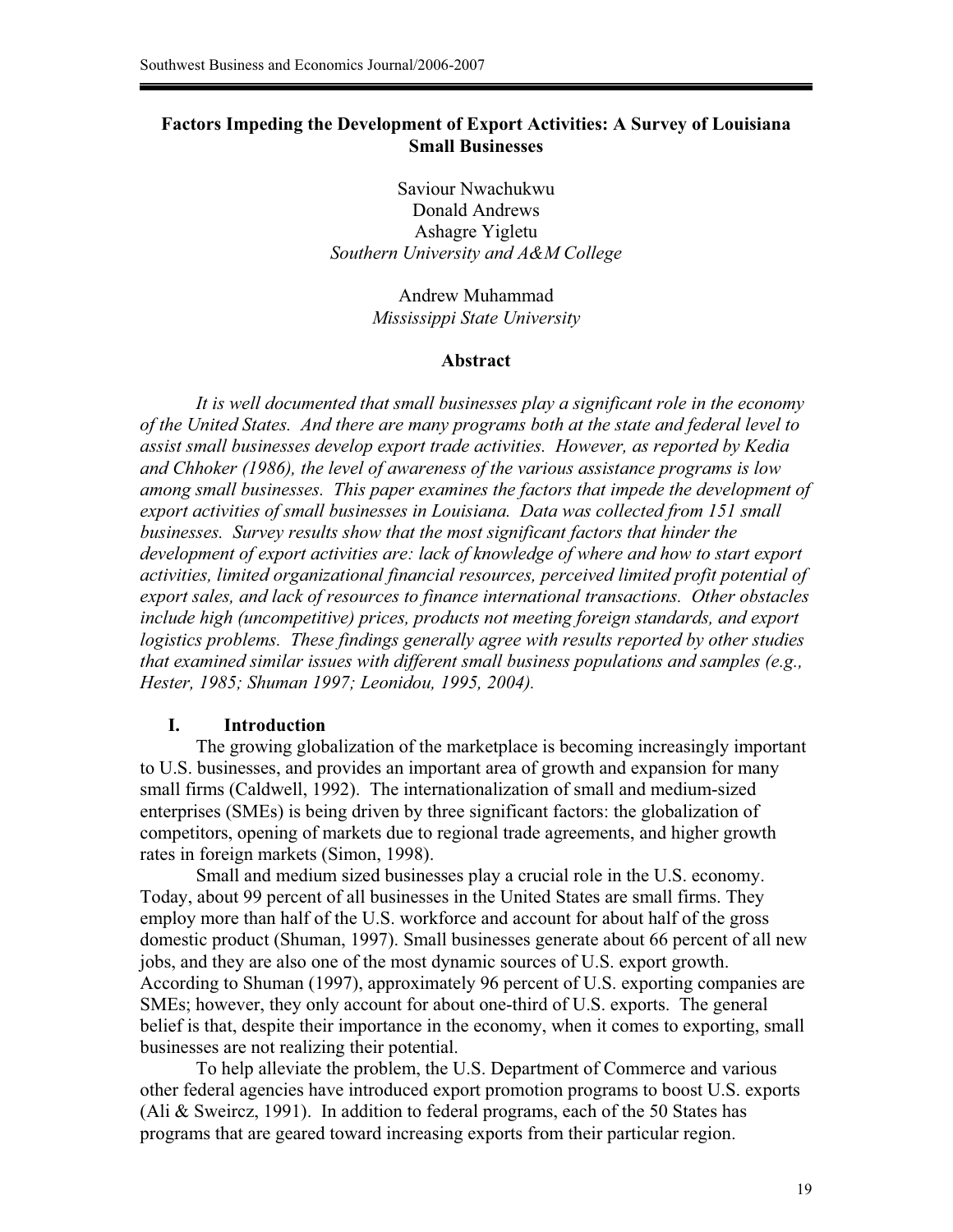According to Sisisky (1989), every manufacturer in the U.S. is in the international market, even if they do not attempt to sell to foreign markets.

"Decisions by U.S. small businesses not to export do not keep foreign competitors from sending their products to this country. Small business people must recognize that a good defense is an effective offense and they should be exporting." (Sisisky, 1989, p.1).

 An example of this observation involves the Louisiana crawfish farmers. According to the Economist magazine (1998), the U.S. crawfish market has been dominated by Louisiana farmers for years; its 2,500 crawfish farmers and 1,200 wild-crawfish harvesters produce more than 100 million pounds each year, nearly all of the U.S. domestic supply. However, as local farmers ventured into the east- and west-coast markets of the U.S., they encountered competition from China. According to the head of Louisiana's Crawfish Promotion Board, Harold Benoit, Chinese crawfish farmers were targeting the U.S. market for crawfish tails. And crawfish tails are usually peeled or processed in one form or another. About half of Louisiana's crawfish crop is sold whole (un-peeled, and unprocessed); the rest is pre-peeled by seasonal workers. The labor cost of the peeling process drives up the prices of Louisiana crawfish; and this is where the Chinese began to gain advantage. And starting in the early 1990s, Chinese crawfish farmers flooded the U.S. market with cheap frozen tails. By 1995, imports from China had grown to millions of pounds, priced at less than half the Louisiana rate; resulting in hard economic times for local peelers and processors.

### **II. Background**

 Several studies have dealt with various aspects of export activity by small businesses. In a survey of small businesses, Hester (1985) identified three principal reasons why small businesses failed to export. These include: (1) lack of knowledge of foreign markets (67 percent); (2) limited financial resources (50 percent); and (3) the current strength of the U.S. dollar (33 percent). Like Hester (1985), other studies have suggested that lack of knowledge about foreign markets, inability to assess market conditions in a changing international environment, and inability to target export sales are the major problems inhibiting small and medium-sized organizations from exporting (Czinkota & Johnston, 1983; Edmunds & Sarkis, 1986; Green & Larsen, 1987; Kaynak & Kothari, 1984; Kinsey, 1987).

 Kedia and Chhoker (1986) evaluated small firms' knowledge and use of export assistance programs provided by various governmental agencies. Their study indicated that a large number of small- and medium-sized firms are eager to export their products and services, but are unsure of the methods for reaching their goals. These firms are unfamiliar with the various incentives and assistance programs offered by both federal and state governments. However, among the small minority of firms which are aware of the programs, the level of participation is fairly high.

 O'Rourke (1985) found that foreign promotion and sales by small and large corporations differ in several important aspects. In comparison to larger firms, small businesses have attempted to penetrate foreign markets only recently; they export a small share of their total output; they tend to rely more on the initiatives of their foreign clients than on their own efforts to seek out foreign markets and customers.

 In a major study of the barriers hindering small business export development, Leonidou (2004) reviewed the findings of 32 empirical studies conducted during the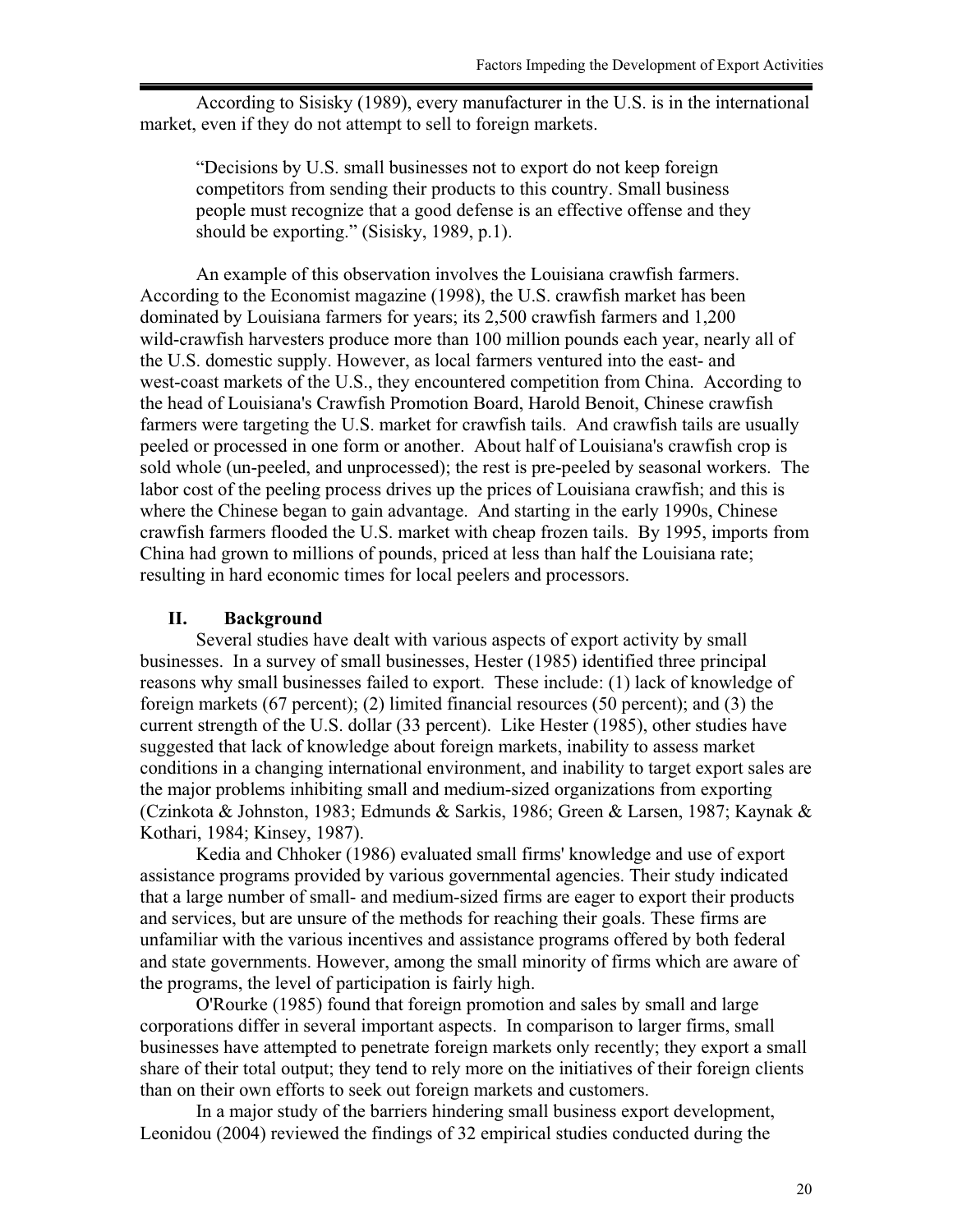period 1960-2000. The results of the analysis show that export barriers can be classified as: (a) internal – i.e., barriers associated with the company's resources and capabilities as well as the company's approach/attitude toward export business opportunities (e.g., functional, informational, and marketing ), and (b) external – i.e., barriers associated with either the home environment of the firm or the host environment of the country that the firm is attempting to export (e.g., procedural, governmental, task, and environmental). Among the various categories of barriers, Leonidou noted that informational barriers (e.g, locating foreign markets, finding international market data, identifying foreign business opportunities, and contacting foreign customers) were consistently rated as the areas of critical need by exporting and non-exporting small businesses alike.

 Access to trade finance is another reason cited as a major barrier. The lack of export financing is particularly damaging to SMEs because such firms do not have the internal financial strength to generate working capital to produce, process or acquire goods and services to fill purchase orders, or ship and extend credit to their buyers (Shuman, 1997).

The increasing number of studies that are being conducted on the subject of small business exporting activities reflect the importance of the need to understand the underlying factors that impede the development of their export activities.

## **III. Purpose of the Study**

 The purpose of this study is to identify the major reasons why small businesses in Louisiana are experiencing difficulties reaching their export potential. Specifically, the study determines the factors that serve as impediments for non-exporting small business firms in developing export trade activities. Since small business activities are affected by local environmental factors (e.g., state and local government assistance, tax incentives, local labor skills, etc.), this study attempts to examine those factors from the perspective of small businesses in Louisiana.

# **IV. Methodology**

# **Sample Design**

 The sample for the study was drawn from three sample frames: firms that are listed in databases compiled by (a) the Louisiana Department of Economic Development, (b) the World Trade Center of New Orleans, and (c) the U.S. Small Business Administration, Office of International Trade. These firms have certain characteristics that are not necessarily present in the general population of small businesses in Louisiana – they have taken affirmative steps to learn more and/or participate in export trade activities. These affirmative steps include registering with one or more institutions/organizations that normally offer assistance in export trade development. Thus, the focus of the study is on small businesses in Louisiana that are interested in participating in export trade activities. And specifically, for those firms that have not yet succeeded in completing a single international transaction, this paper examines the reasons for not exporting.

# **Data Collection**

 Data for the study was collected by means of a mail survey. Questionnaires were mailed to 1300 firms. Of the 1,300 questionnaires mailed, 96 were returned as undeliverable. Thus, only 1204 reached their destination. A total of 151 questionnaires were completed and returned, for a response rate of about 12.54 percent. Relevant sections of the questionnaire are presented in Exhibit I.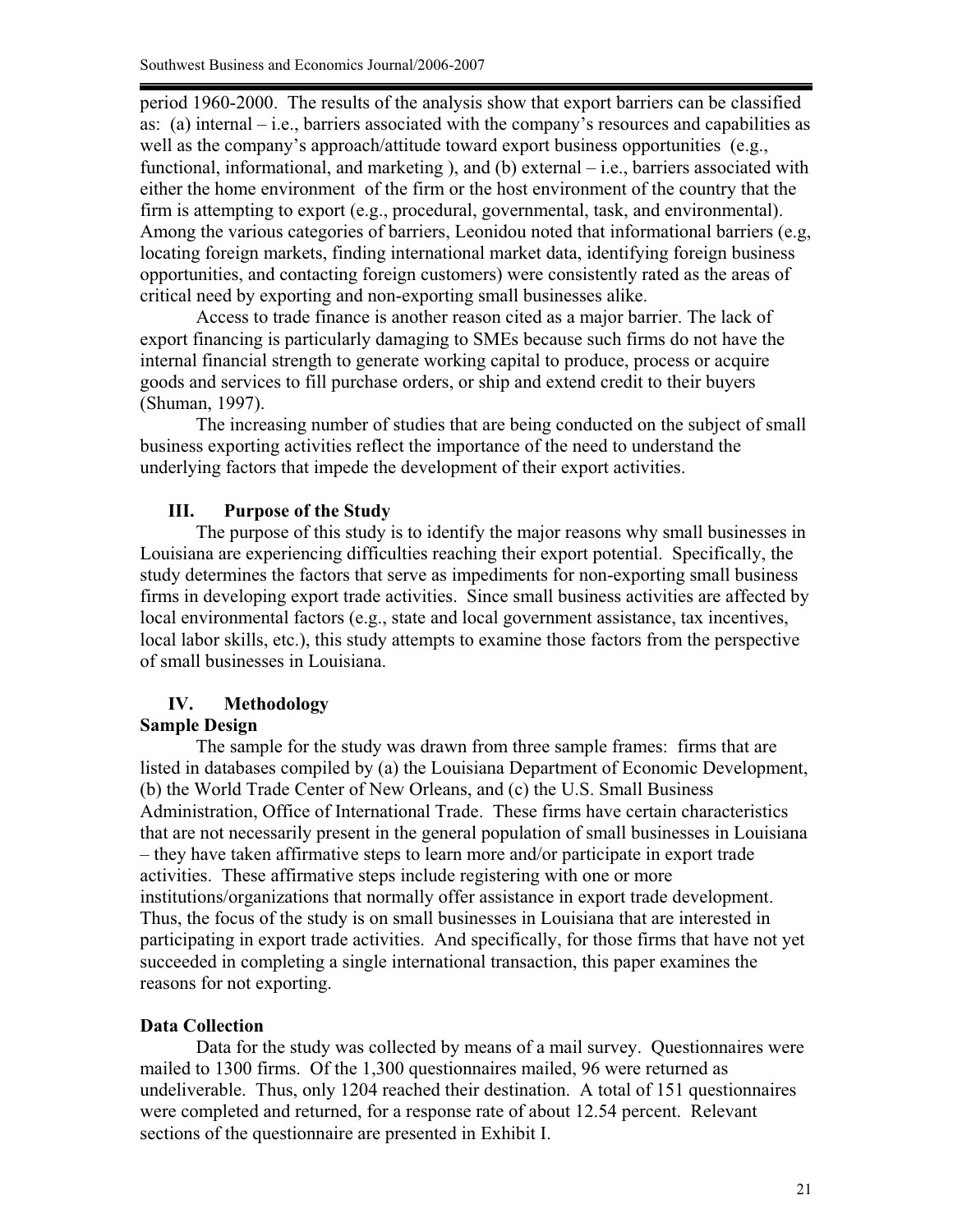To collect measures to answer the research question of: "Reasons for Not Exporting", respondents were instructed to check the single most important reason that their firm is not participating in export trade. The list of possible reasons (see Exhibit I) was assembled after an extensive review of the literature. Nevertheless, it is reasonable to assume that the list is by no means exhaustive. Data about reasons for not exporting was collected only from those participants whose firms were not participating in export trade.

### **Characteristics of the Sample**

 A profile of the responding firms reveal that more than 60 percent of them engage in export trade (see Table 1). The majority of the firms (83%) have been in business for five years or more (Table 2). However, in terms of size, about 56% of firms have 10 employees or fewer (Table 3). The majority (82.2%) of the firms are headed by men (Table 4).

|                                      | <b>Number</b> | Percent |
|--------------------------------------|---------------|---------|
| <b>Exporting Firms</b>               | 87            | 62.6    |
| <b>Non-Exporting</b><br><b>Firms</b> | 52            | 37.4    |
| <b>Total</b>                         |               |         |

**TABLE 1: Export Trade Status**

### **TABLE 2: Years Firm Has Been In Business\* (By Export Trade Status)**

|                 |                | <b>Export Trade Status</b> |                      |               |                           |               |
|-----------------|----------------|----------------------------|----------------------|---------------|---------------------------|---------------|
| <b>Years In</b> |                | <b>Exporting</b>           | <b>Non-Exporting</b> |               | <b>Total</b><br>$n = 135$ |               |
| <b>Business</b> |                | <b>Firms</b>               |                      | <b>Firms</b>  |                           |               |
|                 | n              | $\frac{0}{0}$              | n                    | $\frac{0}{0}$ | n                         | $\frac{6}{6}$ |
| 5 or Less       | 5              | 5.70                       | 15                   | 31.30         | 20                        | 14.8          |
| $5 - 10$        | 3              | 3.40                       | 11                   | 22.90         | 14                        | 11.4          |
| $10 - 15$       | 10             | 11.50                      | $\overline{2}$       | 4.20          | 12                        | 8.9           |
| $15 - 20$       | 17             | 19.50                      | 4                    | 8.30          | 21                        | 15.6          |
| $20 - 25$       | 9              | 10.30                      |                      | 14.60         | 16                        | 11.9          |
| $25 - 30$       | 8              | 9.20                       |                      | 2.10          | 9                         | 6.7           |
| $30 - 35$       | 5              | 5.70                       |                      | 2.10          | 6                         | 4.4           |
| $35 - 40$       | 3              | 3.40                       |                      | 2.10          | 4                         | 3.0           |
| $40 - 45$       | 7              | 8.00                       | $\theta$             | 0.00          | 7                         | 5.2           |
| $45 - 50$       | $\overline{2}$ | 2.30                       |                      | 2.10          | 3                         | 2.2           |
| $51 +$          | 18             | 20.70                      | 5<br>10.40           |               | 23                        | 17.0          |
| Total - Columns | 87             | 100                        | 48                   | 100           | 135                       | 100           |

Note: Years Firm Has Been in Business was collected as a ratio data; categories were developed for presentation purposes only.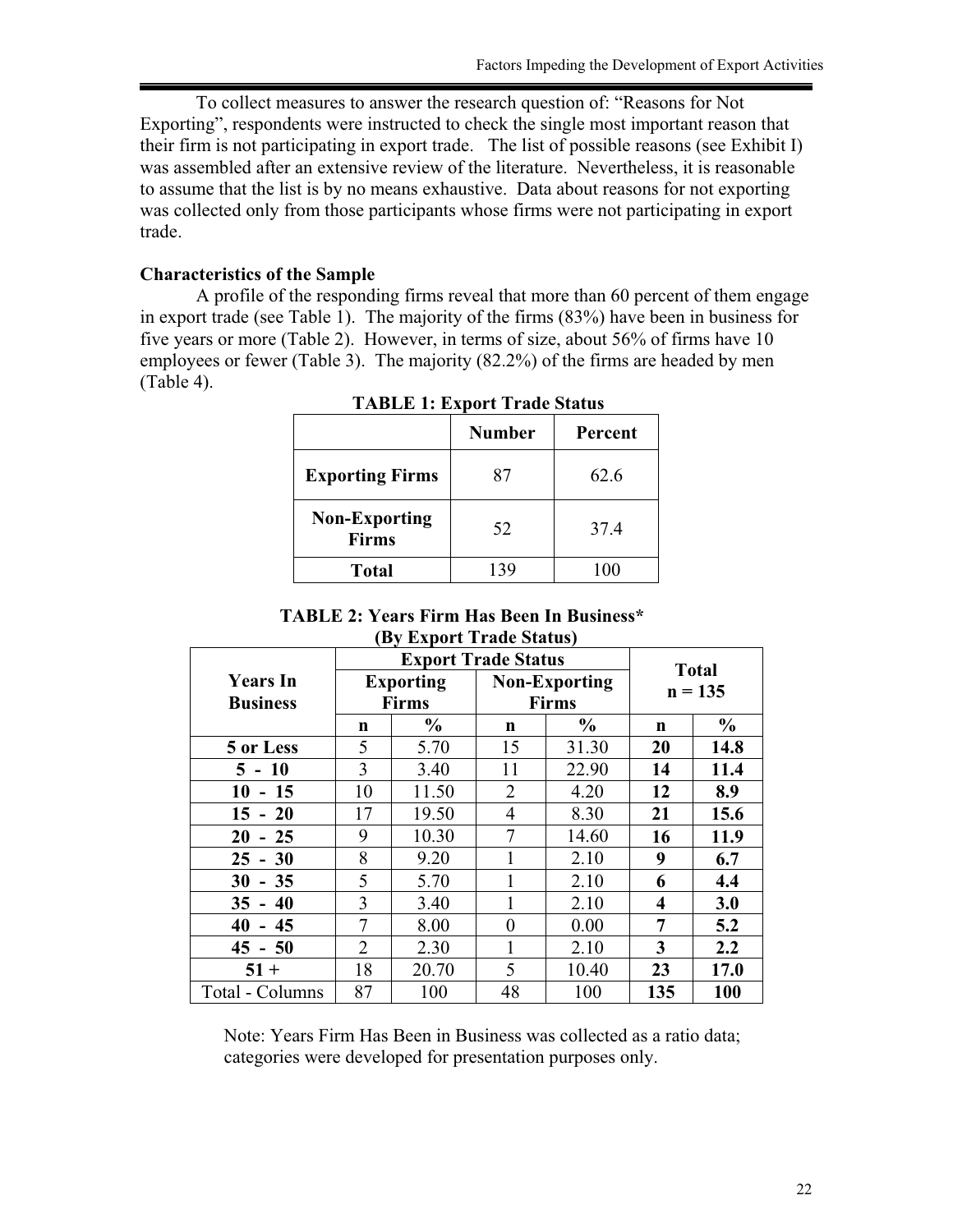| (By Export Trage Status)   |                            |                                  |                                                            |       |              |               |  |
|----------------------------|----------------------------|----------------------------------|------------------------------------------------------------|-------|--------------|---------------|--|
|                            | <b>Export Trade Status</b> |                                  |                                                            |       | <b>Total</b> |               |  |
| No. of<br><b>Employees</b> |                            | <b>Exporting</b><br><b>Firms</b> | <b>Non-Exporting</b><br><b>Firms</b><br>$\frac{6}{6}$<br>n |       | $n = 135$    |               |  |
|                            | n                          | $\frac{6}{6}$                    |                                                            |       | n            | $\frac{6}{9}$ |  |
| 10 or Fewer                | 37                         | 43.00                            | 39                                                         | 79.60 | 76           | 56.3          |  |
| $10 - 50$                  | 30                         | 34.90                            | 8                                                          | 16.30 | 38           | 28.1          |  |
| $50 - 100$                 | 5                          | 5.80                             | 0                                                          | 0.00  | 5            | 3.7           |  |
| $101 +$                    | 14                         | 16.30                            | $\overline{2}$                                             | 4.10  | 16           | 11.9          |  |
| Total - Columns            | 86                         | 100                              | 49                                                         | 100   | 135          | 100           |  |

**TABLE 3: Company Size (No. of Employees) (By Export Trade Status)** 

\* Note: Company size was measured by means of number of employees - ratio data was collected; categories were developed for presentation purposes only.

| <b>Gender of CEO</b> |    | <b>Exporting</b><br><b>Firms</b> | <b>Export Trade Status</b><br><b>Non-Exporting</b><br><b>Firms</b> |               | <b>Total</b><br>$n = 135$ |               |
|----------------------|----|----------------------------------|--------------------------------------------------------------------|---------------|---------------------------|---------------|
|                      | n  | $\frac{0}{0}$                    | n                                                                  | $\frac{0}{0}$ | n                         | $\frac{6}{9}$ |
| <b>Male</b>          | 74 | 87.1                             | 37                                                                 | 74.0          | 111                       | 82.2          |
| Female               |    | 12.9                             | 13                                                                 | 26.0          | 24                        | 17.8          |
| Total - Columns      | 85 | 00                               | 50                                                                 | -00           | 135                       | 100           |

**TABLE 4: Gender of CEO (By Export Trade Status)**

### **Nonresponse Error**

 Of the 1204 mailed questionnaires that reached their destination, 151 were returned, for a response rate of 12.54%. The seemingly low response rate requires that the issue of nonresponse error be examined. In the general social science research literature, it is suggested that nonresponse error can be assessed in many ways including: (a) archival, (b) follow-up, (c) wave, and (d) intentions approaches (Rogelberg et al. 2003; King & He 2005; Dooley & Lindner 2003).

In applying the archival approach, comparisons are made between the respondents and the population in the archival set (King  $\&$  He 2003); in this study, that would be a comparison between the respondents and the population set of the three databases from which the sample was drawn. The follow-up approach requires that a small sample of nonrespondents be contacted; they are then compared to the respondents, based on organizational characteristics (King & He 2003; Dooley & Lindner 2003). The intentions approach is similar to the follow-up approach; however, the comparison is based on the attitudes of those not intending to respond to the survey versus the attitudes of those who intend to respond (Rogelberg et al. 2003; King & He 2003). In the wave approach, early responders are compared to late responders; the assumption is that late responders are similar to nonreponders (than they are to early responders) on important organizational and/or attitudinal factors (King & He 2003; Dooley & Lindner 2003; Ellis et al. 1970).

In this study, the wave approach of assessing nonresponse error was adopted. A comparison was made between those questionnaires that were returned early (fours weeks after mailing) and those that were returned late (six to 10 weeks after mailing). And there were no statistically significant differences between the two groups based on size of the firm, years in business, and whether they participated in export trade or not.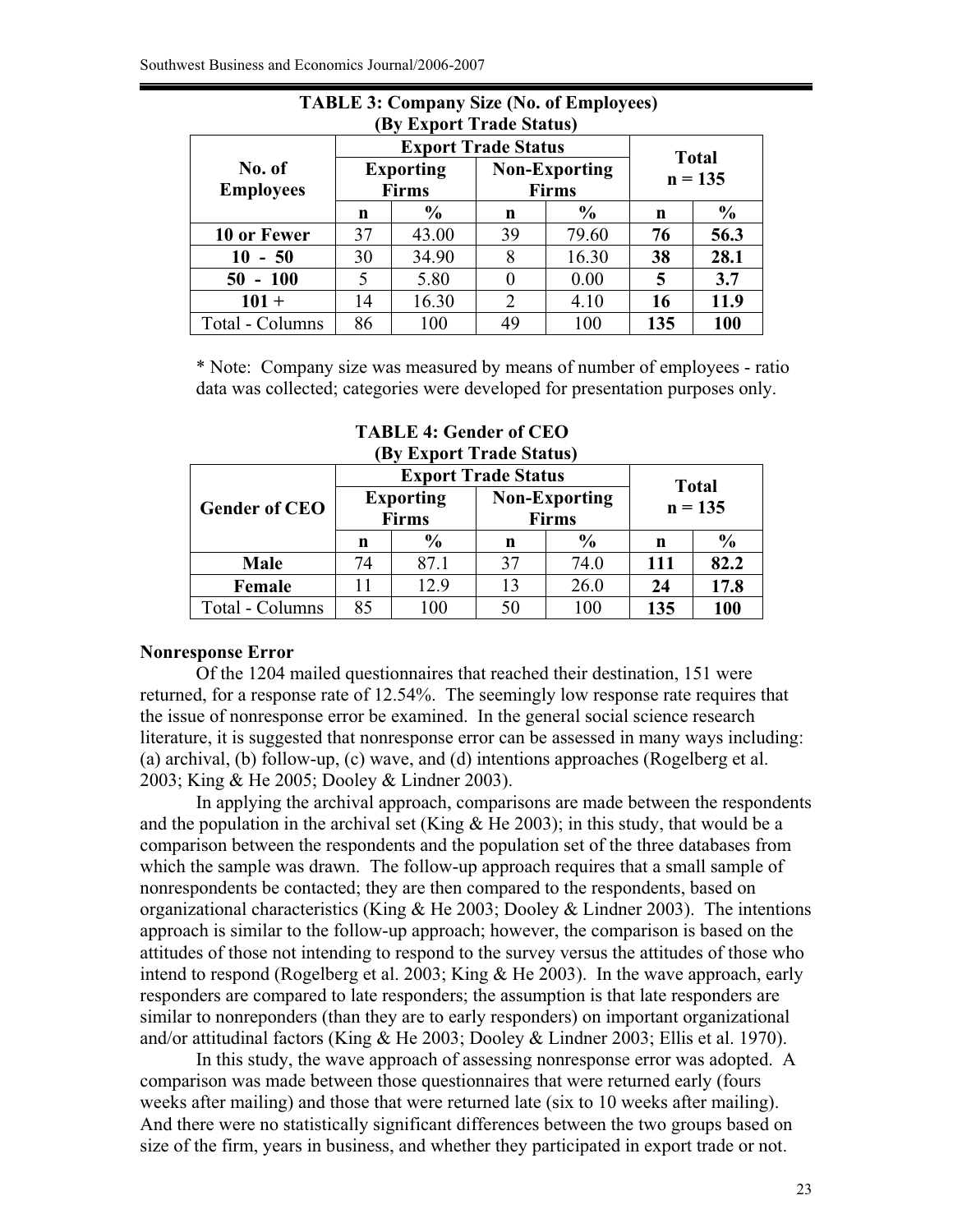# **V. Results Reasons for Not Exporting**

 As Table 5 shows, the single most significant reason why many small businesses in Louisiana are yet to take advantage of export opportunities is a lack of knowledge. More than 50% of the non-exporting firms cited a lack of knowledge as the major reason. They do not know where or how to start export trade activities. Lack of resources is the second major reason for not exporting - about 21% of the non-exporting firms noted that they have limited financial resources. And about 13% of the businesses believe that there is limited profit potential in export trade.

| $\cdots$ $\cdots$ $\cdots$ $\cdots$ $\cdots$ $\cdots$ $\cdots$ $\cdots$ |    |               |
|-------------------------------------------------------------------------|----|---------------|
|                                                                         | n  | $\frac{0}{0}$ |
| Do not know where and how to start export activities                    | 25 | 53.19         |
| Firm has limited financial resources                                    | 10 | 21.28         |
| Export sales have limited profit potential                              | 6  | 12.76         |
| Found a foreign buyer, but, could not finance sale                      | 3  | 6.38          |
| Our prices are too high                                                 | 1  | 2.13          |
| Our product does not meet standards                                     | 1  | 2.13          |
| Found a buyer, but, encountered export logistics problems               |    | 2.13          |
| TOTAL                                                                   | 47 | 100           |

## **TABLE 5: Reasons for Not Engaging In Export Activities (Non-Exporting Firms)**

# **"Do not know where and how to start export activities"**

In this study, 53.19% of the non-exporting firms stated that they "do not know where and how to start export activities". This is the single most important barrier selected from a list of factors (see Exhibit I) that have been identified as barriers in the literature. This barrier is the general lack of knowledge with respect to "identifying, selecting, and contacting international markets due to informational inefficiencies" (Leonidou, 2004, p. 285). Leonidou (1995, 2004) classifies this particular type of obstacle as informational barriers. Other studies that have identified informational inefficiencies include Morgan and Katsikeas (1997), Katsikeas (1994), and Katsikeas and Morgan (1994). However, this particular obstacle may also imply the lack of expertise of the management of the firm with respect to export developing activities. In Louisiana (and in many other states), there are programs that are designed to help small businesses develop export activities. However, in almost all cases, it is left to the management of each firm to locate and take advantage of available assistance programs. A lack of the ability to locate and capitalize on available assistance programs may suggest ineffectiveness on the part of the management of the small business.

### **"Firm has limited financial resources"**

 Export development activities require significant financial commitment on the part of the small business. Activities such as participating in foreign trade missions, developing marketing promotion programs for foreign markets, selecting foreign distributors and representatives, and traveling and visiting major potential customers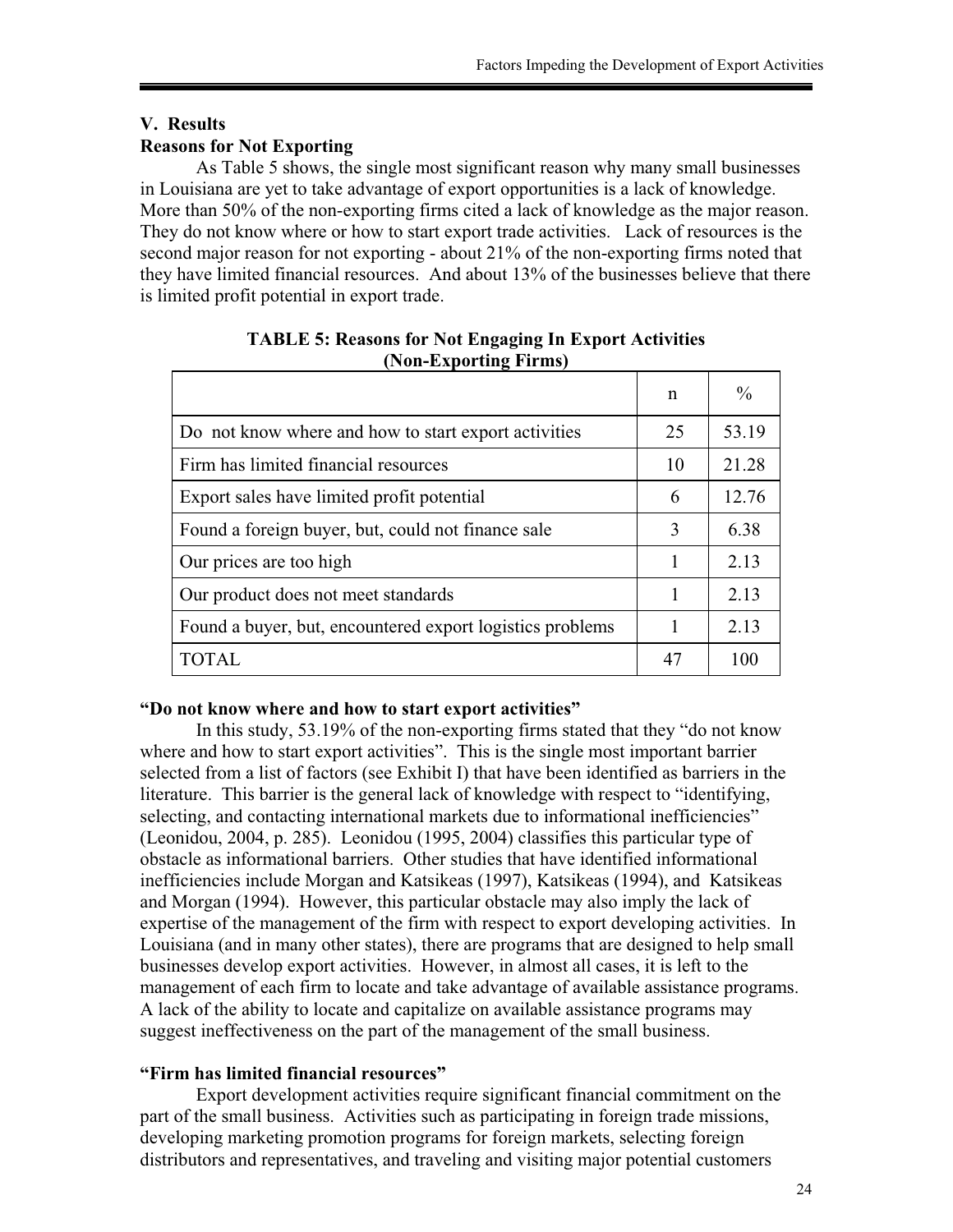require financial resources. Small businesses are generally not only small in size, but, they also tend to have limited resources; and this creates a major obstacle in terms of developing export trade activities. Many (21.28%) of the non-exporting firms noted that their firms lack the financial resources to develop export trade activities. For this group of firms, this is the most significant barrier that they are facing. However, in the export trade development environment, there are programs designed to help businesses finance export transactions. In the United States, at the federal level, the Export-Import (EXIM) Bank provides assistance to businesses.

#### **"Export sales have limited profit potential"**

 Many small businesses tend to cite perceived lack of profit potential in international transactions as a barrier to export development. In this study, 12.76% of the non-exporting firms reported that the most significant reason for their lack of interest in exporting is that there is not enough profit in export sales. The low potential for high profits is derived from the fact that international transactions can and do involve the performance of additional marketing, sales and logistics tasks which may include, product adaptation, transportation over long distances, and insurance. In a global business environment with great distances between the point of production and points of consumption, these additional tasks increase the cost of marketing and sales significantly (Tersptra & Sarathy, 2000; Czinkota & Ronkainen (2001); Cateora & Graham 2005). Usually, the major beneficiaries of export trade activities are firms that have achieved economies of scale in their production and marketing functions. Therefore, it has been recommended that small businesses adopt a strategy of niche marketing which will afford them the potential of achieving reasonable profits even with small scale production and marketing activities (Doole & Lowe, 2001).

### **"Found a foreign buyer, but, could not finance sale"**

 There are small businesses that have taken the preliminary steps in developing export trade activities, but, have not been able to complete a single transaction because of inadequate finance. In this study, about 6.38% of the non-exporters noted that in their export development efforts, the firms were able to develop foreign prospects, but the transactions could not be consummated because of lack of resources to produce and transport the requested products. This barrier is not unique to small businesses in Louisiana, as it has been reported in other studies (Shuman, 1997; Leonidou, 1995, 2004). However, it is an issue that needs to be addressed by the State. Louisiana, like many other states, conducts trade missions overseas in search of foreign market opportunities for products (and services) that are produced in the State. In some of these missions, one or more participating small businesses may be able to establish good prospects, but, only to see the potential transaction wither, because of a lack of resources to finance it.

#### **Other Factors that Impede Export Development**

 Other factors uncovered in this study that impede export development activities include: (a) High (Uncompetitive) Prices - "Our Prices are Too High"; (b) Failure to meet Foreign Standards – "Our Product Does Not Meet Standards"; and (c) Export Logistics Problems – "Found a Buyer, But, Encountered Export Logistics Problems". Though, these barriers are similar to those that have been reported in other studies (e.g., Hester, 1985; Czinkota & Johnston, 1983; Edmunds & Sarkis, 1986; Green & Larsen, 1987; Kaynak & Kothari, 1984; Kinsey, 1987), they are not perceived as major obstacles by a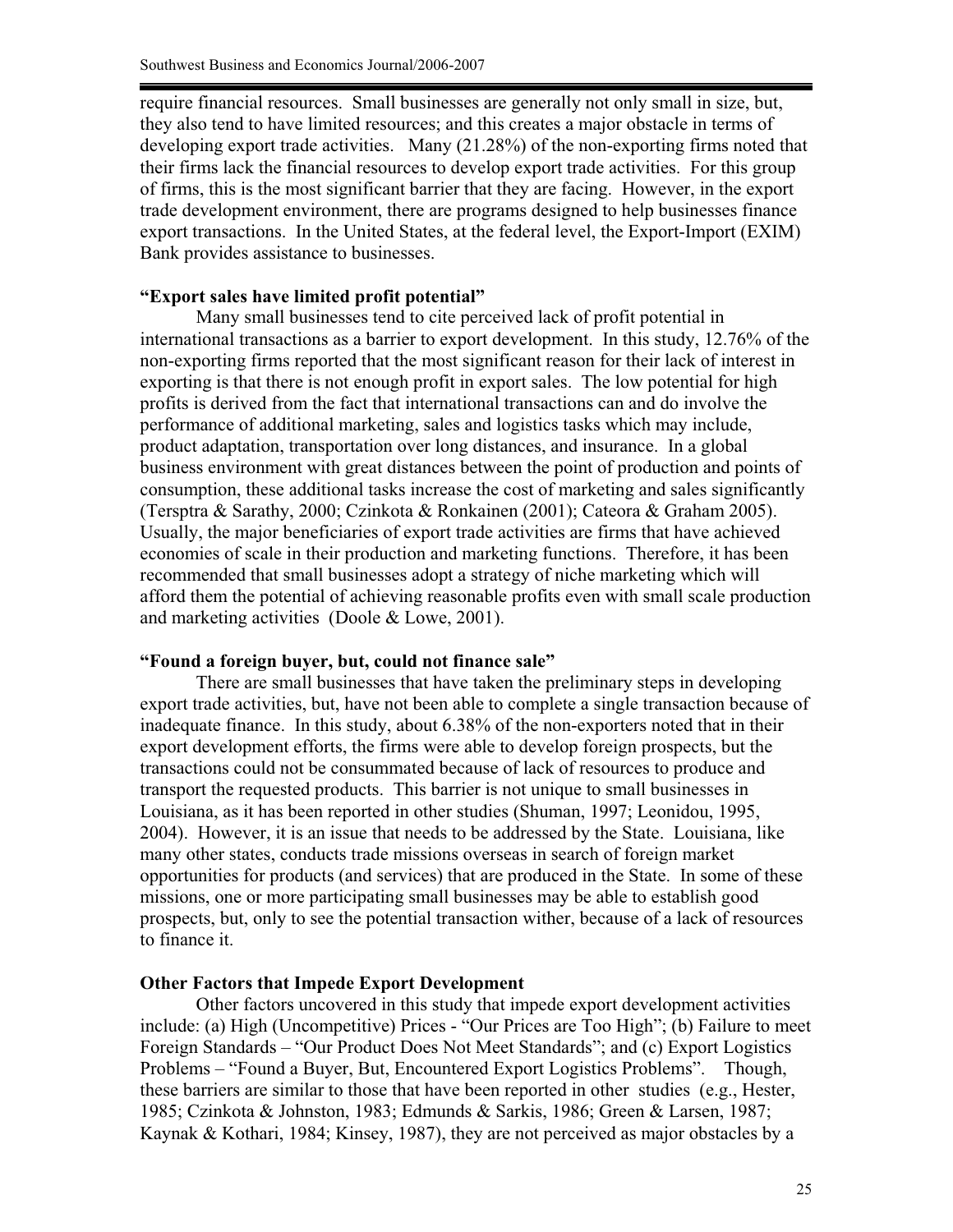large number of Louisiana small businesses. Each of these factors was cited as the most significant barrier, by only about two percent of the non-exporting firms in this study.

### **Organizational Factors and Small Business Export Development Activities**

Analysis of the data reveal important correlates between organizational factors such as size (i.e., number of employees), number of years in business, and gender of the Chief Executive Officer (or owner of the business) with the exporting status of the firms (i.e., whether a firm engages in exporting trade activities or not). For example, Point Biserial Correlations analysis show that export status is correlated with firm size, as well as with the number of years in business (see Table 6). Generally, the results show that the larger the firm (in terms of number of employees), the more likely it will engage in export trade activities; and also, the longer the firm has been in business, the more likely it will engage in export trade activities. And though the analysis shows that the relationship is significant ( $p<0.001$ ), the level of correlation is not strong in either of the cases (Table 6:  $r=0.342$  for firm size; and  $r=0.358$  for years in business). However, the findings agree with the general pattern of association between firm size and participation in export trade activities (Barker & Kaynak 1992; Katsikeas & Morgan 1994; Leonidou 2000). The overall thesis is that young firms tend to have fewer employees, and also, are generally more susceptible to export barriers because, in part, of limited resources (Leonidou 2000).

**TABLE 6: Point Biserial Correlations: Export Trade Status By Company Size and Years in Business**

|                | <b>Export Trade Status by</b> | Export Trade Status by |
|----------------|-------------------------------|------------------------|
|                | Company Size*                 | Years in Business      |
|                | $0.342**$                     | $0.358**$              |
| Point-Biserial | $n=135$                       | $n=135$                |
| P-Value        | 0.000                         | 0 000                  |

\* Note: Number of employees was used as a proxy for company size; ratio data was collected.

\*\* p< 0.001

As reported previously, 82.2% of the firms who participated in the study were headed by men and 17.8% were headed by women. The data was analyzed to determine whether there is a relationship between the gender of the Chief Executive Officer (or owner of the business) and the export trade status of the firm. Since the data for both variables were collected as categorical (nominal) data, a Chi-Square analysis was conducted. The results show that there is a difference in the distribution of the two categories (exporting versus non-exporting firms) when viewed from the perspective of the gender of the head of the firm (see Tables 7.1  $\&$  7.2). Generally, a higher percentage of the firms headed by men engaged in export trade activities than those headed by women; however, the difference is not statistically significant – (see Tables 7.2 - Pearson Chi-Square =  $3.673$ ; p<0.10).

|                            | <b>Gender of CEO</b> |               |        |      |  |
|----------------------------|----------------------|---------------|--------|------|--|
| <b>Export Trade Status</b> |                      | Male          | Female |      |  |
|                            | n                    | $\frac{0}{0}$ |        | %    |  |
| <b>Exporting Firm</b>      | 74                   | 66.7          |        | 45.8 |  |
| <b>Non-Exporting Firm</b>  | 37                   | 33.3          | 13     | 54.2 |  |
| Total - Columns            |                      | 10C           | 24     |      |  |

**TABLE 7.1: Export Trade Status (By Gender of CEO)**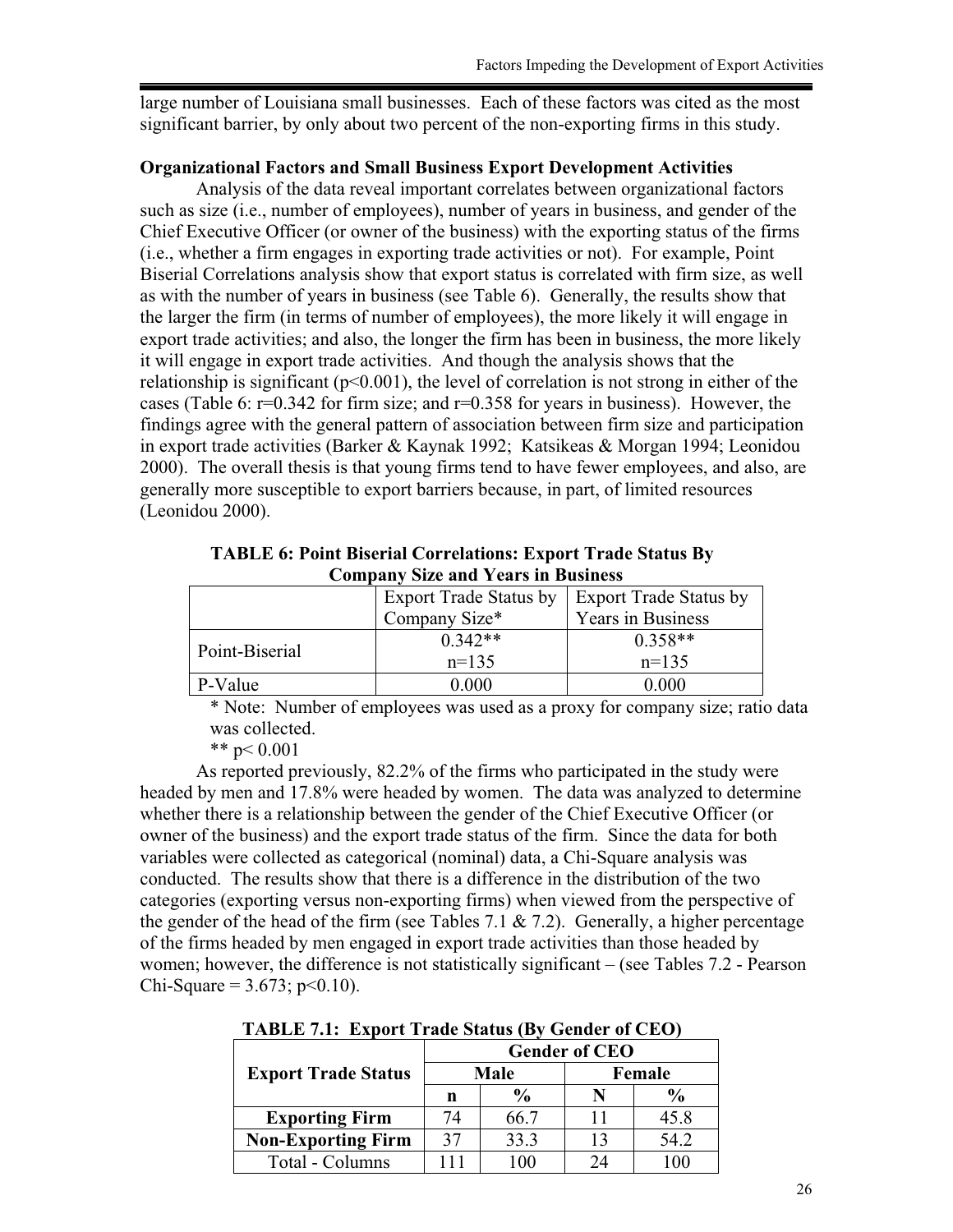| <b>Export Trade Status (By Gender of CEO)</b> |       |       |  |  |
|-----------------------------------------------|-------|-------|--|--|
|                                               | Value | Sig.  |  |  |
| Pearson Chi-Square                            | 3.673 | 0.055 |  |  |
| Likelihood Ratio                              | 3.561 | 0.092 |  |  |

**TABLE 7.2: Chi-Square Statistics** 

### **VI. Discussion**

 A major objective of this study was to identify the factors that serve as major impediments to export development by small businesses in Louisiana. The scope of the study was limited to Louisiana because small business activities are affected by local environmental factors (e.g., state and local government assistance, tax incentives, local labor skills, etc.), and there is always a need to examine how those factors affect the perception and behavior of small business owners. The findings show that the majority of the small businesses that do not export (53.19%) cited a lack of knowledge about the exporting process as the primary reason for their lack of involvement in export development. Most of these businesses do not know where or how to start export activities. The second factor cited is lack of adequate financial resources to pursue foreign markets (21.28%). And the third obstacle cited as a major impediment to exporting is the lack of profits in export sales activities.

 These are some of the same factors that have been reported by other studies of small businesses (e.g., Leonidou 1995 & 2004, Hester 1985; Howard & Herremans 1988; Kathawala et al. 1989; Badrinath 1994; Moini 1998). For example, Howard and Herremans (1988) noted that based on several hearings, the Congressional Committee on Small Business found that the greatest obstacles in exporting are lack of information, regulations, expenses, and financing. And Badrinath (1994) noted that small and medium sized enterprises (SME) do not generally have the ability to sift through the large mass of information that is usually handed to them at export trade offices. These businesses have difficulty extracting the parts of the information that may be relevant to their specific needs. Leonidou (2004) categorized these types of impediments as informational barriers, and noted that they tend to rank high as major barriers to small business export development.

Other findings of the study include the fact that some of the small businesses (6.38%) may have been successful in identifying foreign prospects for their products, but only to see potential transactions wither because of a lack of funds to finance them. Additional obstacles identified include: High (Uncompetitive) Prices (2.13%), Failure of Product to Meet Foreign Standards (2.13%), and Export Logistics Problems (2.13%). However, as the results indicate, the majority of Louisiana small businesses do not consider these additional obstacles as major barriers.

 These findings have significant implications both for small businesses as well as for public policy makers. Increased globalization of businesses from emerging markets are making it more difficult for small businesses in the United States to be satisfied with just serving the U.S. market. Small and medium size businesses from countries like China and Vietnam are bringing competition home to Louisiana businesses - both in the crawfish and the shrimp markets.

 For public officials, the primary concern is with the effectiveness of the various state and federal programs aimed at encouraging small businesses to engage in export. For example, in a study of Wisconsin small businesses, Moini (1998) noted that existing export assistance programs were not reaching their targeted audiences in an effective manner. The issue seems to center on how to get the right assistance programs to the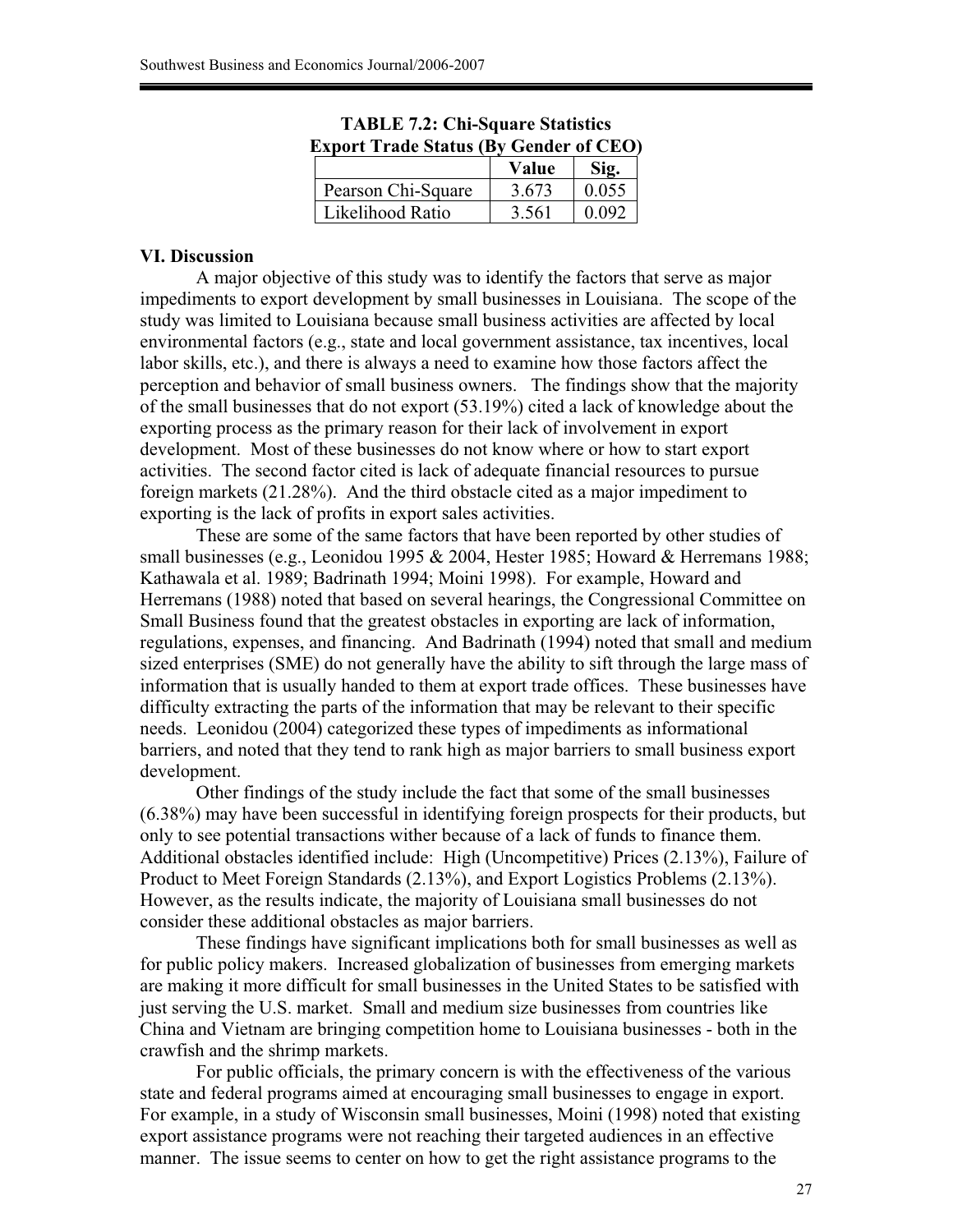right group of small businesses. It has been argued that small and medium-sized firms do not constitute a single homogeneous group (Bilkey & Tesar, 1977; Tesar & Tarleton, 1982). And therefore, it is important that policy makers have a good understanding of the characteristics of the differences that can occur among them, if they are to implement assistance programs effectively.

 Moini (1998) noted that growing evidence suggests that firms pass through several stages on the way to becoming actively involved in export activity (e.g., Bilkey & Tesar 1977; Bilkey 1978). If this is the case, export assistance programs should be targeted to provide the right type of assistance at the appropriate stage of the internationalization process. Bilkey (1978) argues that if export assistance programs are formulated in terms of the export internationalization process, then:

- (1) experienced exporters would be stimulated to increase exports by removing perceived obstacles to exporting;
- (2) non-exporters would be stimulated to begin exporting by being provided with export orders and with managerial assistance; and
- (3) firms that have not attempted to export would be stimulated to explore the feasibility of exporting by programs promoting the attractiveness of exporting and through international education.

 Similarly, Badrinath (1994) argues that, small businesses are usually daunted by the complexities of international marketing and feel unprepared to go through the steps of selling abroad. They are faced not only with the challenges of achieving reasonable product quality and respectable production levels, but also the tasks of arranging logistical support for the movement of consignments, preparing export documentation, securing export credit and insurance, and other export related activities. For small businesses in this category, assistance programs should provide a precise list of target markets and the necessary background information about each market, as well as the proposed marketing operations. And whenever possible, a list of potential buyers should be provided. However, for the small businesses with experience in exporting, the traditional promotional methods of organizing marketing missions and participating in trade fairs, particularly specialized ones, would continue to be effective not only for market entry, but also for market diversification.

#### **VII. Conclusion**

 While the study and its findings may be of value to practitioners, researchers, and policy makers, there are limitations that should be noted. The study examined a limited number of variables, and may have overlooked other factors that could have offered alternative explanation of why some small businesses do not export, such as the overall educational level of the owner/founder of the business, the risk-averse behavior of decision makers, and /or the inward- versus outward-looking perspective of the managers, or macro-level factors in the overall business environment (Zapalska et al. 2000). Additionally, the results obtained from the analysis of the relationship between organizational factors and export trade status suggests that organizational factors can influence the development of export trade activities, at least minimally. Furthermore, a focused study of this type, with a sample of small businesses from Louisiana, can produce results that may be difficult to replicate with other samples.

 Nevertheless, despite the many factors identified as impediments to the export development of small businesses in Louisiana, those businesses (large and small) that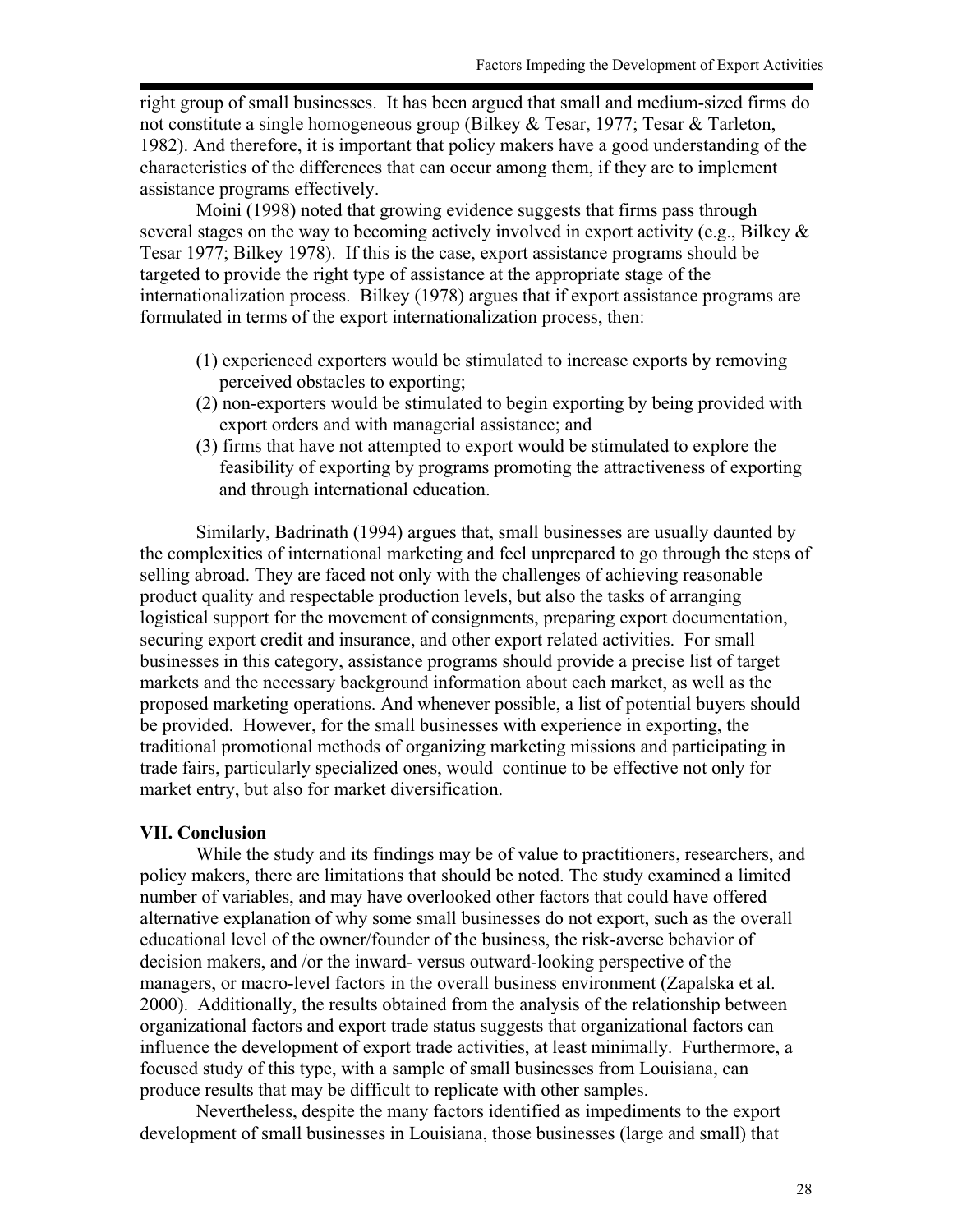engage in export activities are making great strides. According to the Louisiana International Trade Bulleting (2006), Louisiana merchandise exports grew 16.2% percent during the first nine months of 2006 (when compared to 2005). The increase in exports was achieved despite the negative effects of Hurricanes Katrina and Rita during the second half of 2005.

## **References**

- Ali, A., & Swiercz, P. M. (1991). Firm size and export behavior: Lessons from the midwest. *Journal of Small Business Management*, *29* (2), 71-78.
- Badrinath, R. (1994). Helping small and medium-sized firms to enter export markets. *International Trade Forum*, April-June, 2, 4-10.
- Barker, A. T. & Kaynak, E. (1992). An empirical investigation of the differences between initiating and continuing exporters. *European Journal of Marketing*, *26* (3), 27-36.
- Bilkey, W. J. (1978). An attempted integration of the literature on the export behavior of firms. *Journal of International Business Studies*, Spring, 33-46.
- Bilkey, W. J., & Tesar, G. (1977). The export behavior of smaller-sized Wisconsin firms. *Journal of International Business Studies*, Spring/Summer, 93-98.
- Caldwell, C. (1992). State export promotion and small business. *National Technical Information Service.* Washington, DC: U.S. Department of Commerce.
- Cateora, P. R., & Graham, J. L. (2005). *International Marketing*. USA: McGraw-Hill/Irwin.
- Czinkota, M. R., & Johnston, W. J. (1983). Exporting: Does sales volume make a difference? *Journal of International Business Studies*, Spring/Summer, 147-153.
- Czinkota, M. R., & Ronkainen, I.A. (2001). *International Marketing*. USA: Dryden Press.
- Doole, I., & Lowe, R. (2001). *International Marketing Strategy*. UK: Thomson Learning.
- Dooley, L. M. & Linder, J. R. (2003). The handling of nonresponse error. *Human Resource Development Quarterly*, *14* (1), 99-110.
- Edmunds, S., & Sarkis, K. (1986). Exports: A necessary ingredient in the growth of small business firms. *Journal of Small Business Management*, *24* (4), 54-65.
- Ellis, R. A., Endo, C. M. & Armer, J. M. (1970). The use of potential nonrespondents for studying nonresponse bias. *Pacific Sociological Review*, *13* (1), 103-109.
- Green, R., & Larsen, T. (1987). Environmental shock and export opportunity. *International Marketing Review*, *4*(4), 30-42.

Hester, S. B. (1985). Export trading companies: A marketing vehicle for small textile and apparel firms? *Journal of Small Business Management*, *23*, (October), 20-27.

- Howard, D. G., & Herremans, I. M. (1988). Sources of assistance for small business exporters: Advice from successful firms. *Journal of Small Business Management*, *26*, (July), 48-54.
- Hunting Comie Crayfish: Trade wars. (1998, February 28). *The Economist (US)*, 346 (8057), 35.
- Kaynak, E., & Kothari, V. (1984). Export behavior of small and medium-sized manufacturers: Some policy guidelines for international marketers. *Management International Review 24* (2), 61-69.
- Kathawala, Y., Judd, R., Monippallil, M. M., & Weinrich, M. (1989). Exporting practices and problems of Illinois firms. *Journal of Small Business Management*, *27*, (January), 53-59.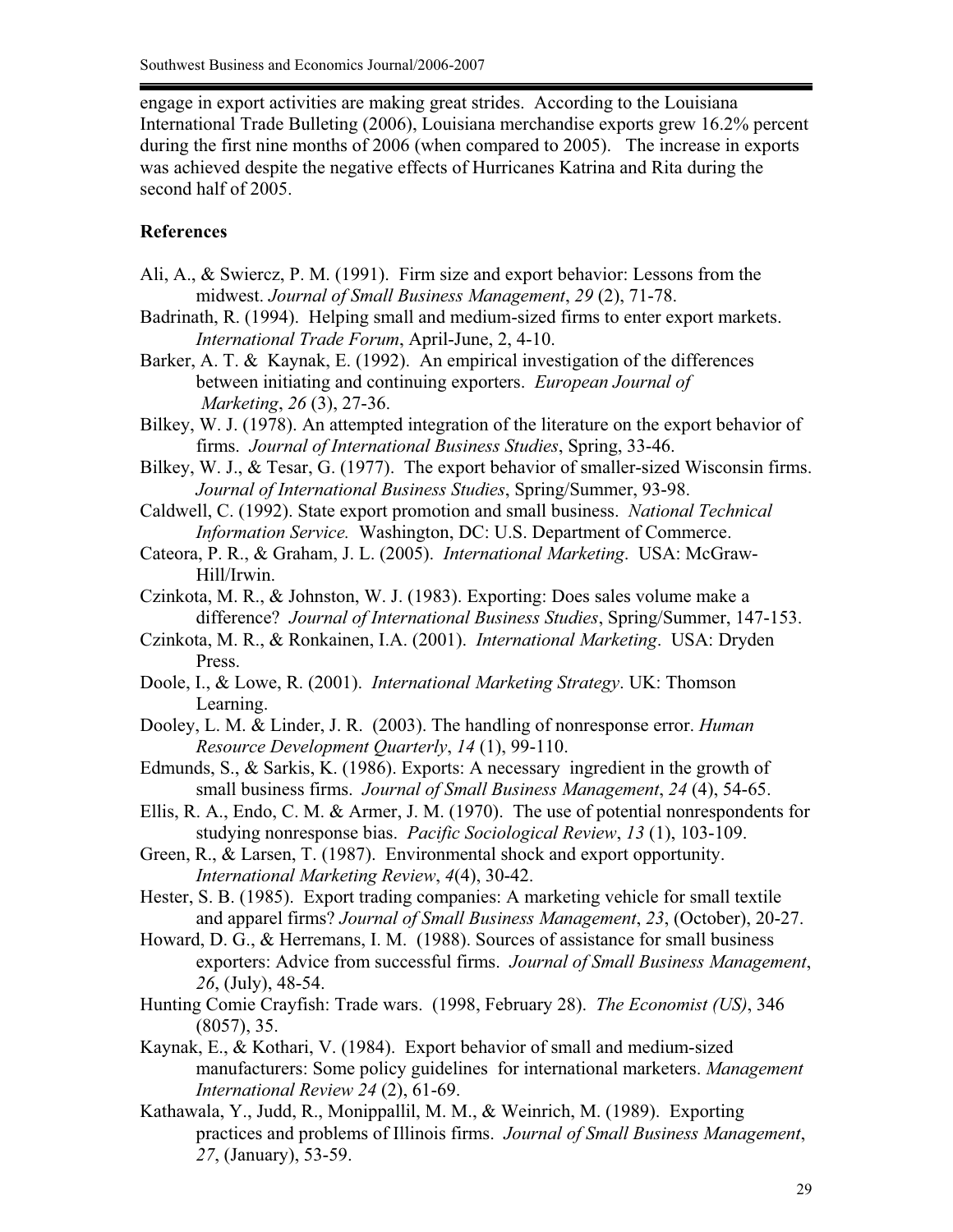- Katsikeas, C. S. (1994). Perceived export problems and export involvement: The case of Greek exporting manufacturers. *Journal of Global Marketing*, *7*(4), 29-57.
- Katsikeas, C. S., & Morgan, R. E. (1994). Differences in perceptions of exporting problems based upon firm's size and export experience. *European Journal of Marketing*, *28*(5), 17-35.
- Kedia, B. L., & Chhokar, J. S. (1986). An empirical investigation of export promotion programs. *Columbia Journal of World Business*, (Winter), 13-20.
- King, W. R., & He, J. (2005). External validity in is survey research. *Communications of the Association for Information Systems, 16*, 880-894.
- Kinsey, J. (1987). Marketing and the small manufacturing firm in Scotland. *Journal of Small Business Management*, *25*(2), 18-25.
- Leonidou, L. C. (1995). Empirical research on export barriers: Review, assessment, and synthesis. *Journal of International Marketing*, *3*(1), 29-43.
- Leonidou, L. C. (2000). Barriers to export management: An organizational and internationalization analysis. *Journal of International Management*, *6* (2), 1-28.
- Leonidou, L. C. (2004). Analysis of the barriers hindering small business export development. *Journal of Small Business Management*, *24*(3), 279-302.
- Louisiana International Trade Bulletin (2006). *Louisiana exports surge 16.2% in first nine months.* (November). New Orleans: Louisiana Economic Development, the New Orleans U.S. Export Assistance Center, and the World Trade Center of New Orleans.
- Moini, A. H. (1998). Small firms exporting: How effective are government export assistance programs. *Journal of Small Business Management*, *36,* (January), 1- 15.
- Morgan, R. E., & Katsikeas, C. S. (1997). *Obstacles to Export Initiation and Expansion*. Omega *25*(6), 677-690.
- O'Rourke, D. A. (1985). Differences in exporting practices, attitudes, and problems by size of firm. *American Journal of Small Business*, (Winter), 68-73.
- Rogelberg, S. G., Sederburg, M. E., Aziz, S., Conway, J. M., Spitzmuller, C., & Knight, W. E. (2003). Profiling active and passive nonrespondents to an organizational survey. *Journal of Applied Psychology*, *88*(6), 1104-1115.
- Shuman, J. R. (1997). Trade finance workshops: Financing the needs of U.S. small and medium-sized enterprises. *Business America*, *8* (10), (October), 20-25.
- Simon, F. (1998). A global blueprint for midsize companies. *Chief Executive* (US), *137*, (September), 74-75.
- Sisisky, N. (1989). Small business: Obstacles to exporting. *Business America*, *110* (9), 5-6.
- Sosdian, C. P., & Sharp, L. M. (1980). Nonresponse in mail surveys: Access failure or respondent resistance, *Public Opinion Quarterly*, *44* (3), 396-402.
- Tersptra, V., & Sarathy, R. (2000). *International Marketing*. USA: Dryden Press.
- Tesar, G., & Tarleton, J. S. (1982). Comparison of Wisconsin and Virginian small and medium-sized exporters: Aggressive and passive exporters. M. R. Czinkota & G. Taser (EDs.), In e*xport management: An international context* (pp.85-112). New York: Praeger Publishers.
- Zapalska, A. M., Perry, G., & Mondal, W. (2000). Thailand and the Asian Crisis: An analysis of entrepreneurial issues in a hostile business environment. *Southwest Business and Economics Journal*, *9*.